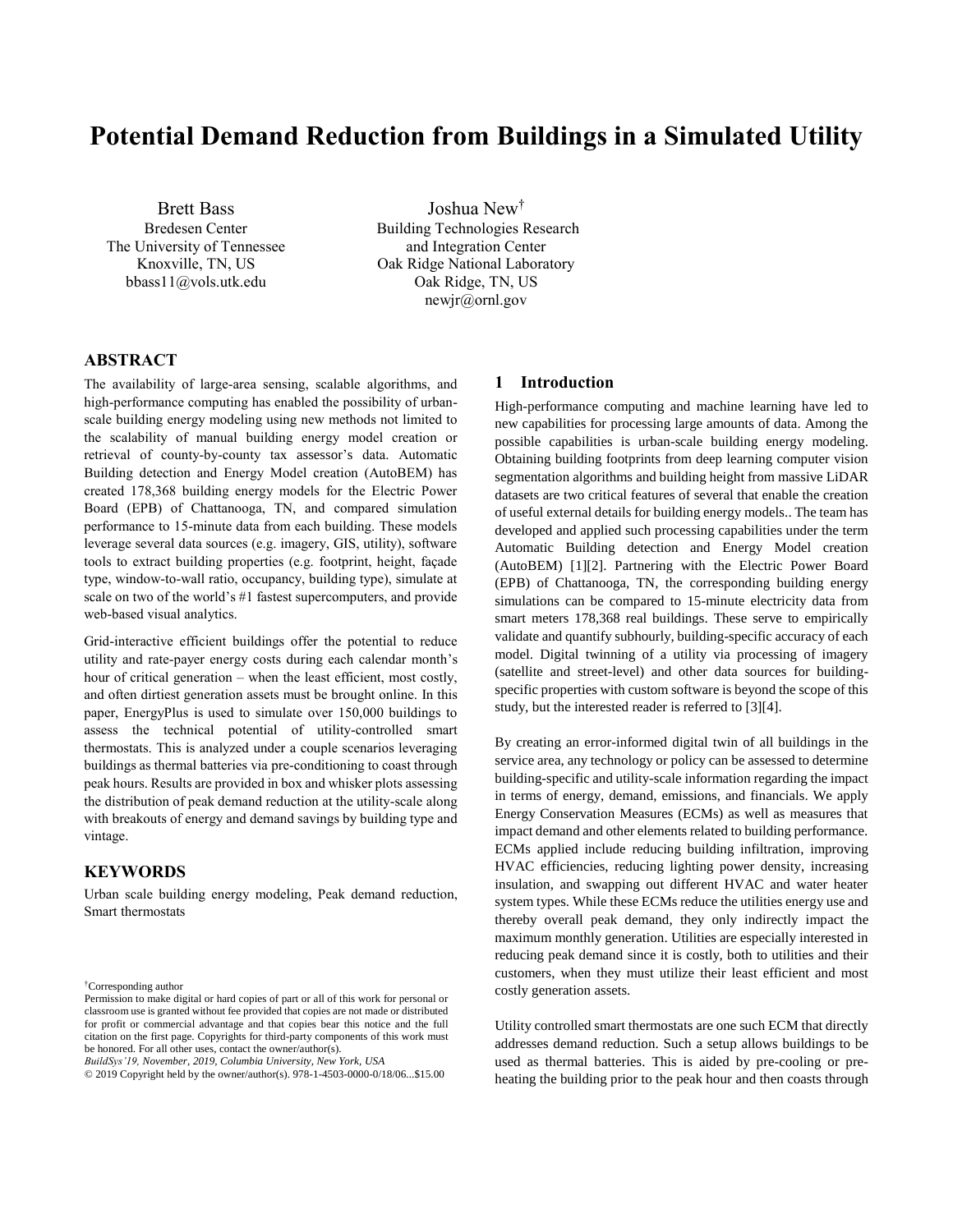the critical hour. Which buildings are pre-conditioned, at different times, and by different amounts is an ongoing area of interest.

For this analysis, EnergyPlus is used to simulate more than 150,000 buildings to evaluate the potential for grid-interactive buildings in the form of smart thermostats with multiple offsets. The results are visualized in box and whisker plots of percent demand reduction across the EPB service area as well as by building type and vintage. These demand reduction figures can be viewed as not only a cost saving measure to the utility and the ratepayer, but also as a reduction in emissions as the least efficient means of generation will be less utilized.

## **2 Methodology**

The first step that had to be taken in building energy models for the EPB service area was collecting data that described the building's physical makeup. The two things necessary for this are building 2D footprint and building height. These two features provide a general shape to the building. These footprints were then associated with an electrical meter by finding the smallest Euclidean distance between each meter's GPS coordinates and the detected buildings. Building type and vintage were assessed by comparing the 15 minute electricity use to the 97 prototype buildings and vintage combinations for this climate region (ASHRAE-169-2006-4A). Various other factors were calculated from these values and from there, building energy models could be created.

The models were created and simulated using two of the world's #1 fastest supercomputers, Jaguar and Titan. The baseline simulation results were compared to the real electricity data from EPB for quality assurance. By using a crude approach of assigning building type as small, medium, or large office and comparing to 15-minute energy data, we achieved  $CV(RMSE)_{15} = 205.9\%$  and  $NMBE<sub>15</sub>= 10.1\%$  [\[5\].](#page-4-2) ECMs, once defined properly, can be used to modify all buildings, simulated on HPC resources, output transferred to analysis node, analyzed, and summarized with interactive, online analytics within 6.5 hours. This paper focuses on the demand-reducing measure for smart thermostats under scenarios where each building model is simulated at a four and eight degree (F) offset. The utility requested these setback values with a target of eight degrees or higher for potentially unoccupied or abandoned buildings.

We use actual meteorological year (AMY) weather data for Chattanooga, TN, that corresponds to the time period for which 15 minute data has been provided. Based on that, we look up the HVAC mode and temperature at the peak hour to determine whether heating or cooling are needed for proper pre-conditioning. We note that while this clairvoyance may be unrealistic in practice, most buildings (even during shoulder months) are typically in a clear heating or cooling mode both before and at the peak hour (which often is in the cold morning on cool months and the hot evenings during warm months). For the four-degree offset, there is

a two hour pre-cool or pre-heat period where the thermostat setpoint is the average of the existing cooling and heating setpoint temperature with an added 0.5 degree (C) deadband to avoid hysteresis. Then for the peak demand hour and the following four hours after the peak, the cooling and heating setpoints increased and decreased by four degrees respectively.

For the eight-degree offset, the approach is the same as the 4-degree offset with only minor differences. The pre-cool or pre-heating period increase to four hours prior to the peak demand hour. In addition, the cooling and heating setpoints increased and decreased by eight degrees respectively for the peak demand hour and the following four hours after the peak.

#### **3 Results**

#### *3.1 All Buildings*

The results are reported in by percent demand reduction and are shown in box and whisker plots. The results are in three formats for the four- and eight-degree offsets; All buildings, grouped by building type, and grouped by vintage. Figures 1 and 2 contain all buildings in the service area.



**buildings is 13% under a 4°F pre-conditioning scenario.**

The overall average peak demand reduction over the course of the year is 13.19%. The summer transitional months (March, April, May) tend to have the highest percentage demand reduction with March having the highest average percentage demand reduction of 22.28% for the 4-degree scenario. It should be noted that these shoulder months have less demand, so while the relative percentage may be higher, the absolute kW is typically lower compared to other months. The average percent demand reduction stays relatively constant throughout the summer before dipping to a local minimum in October. The average percent demand reduction then increases in the winter transitional month (November) before decreasing to the global minimum of the winter in January and February.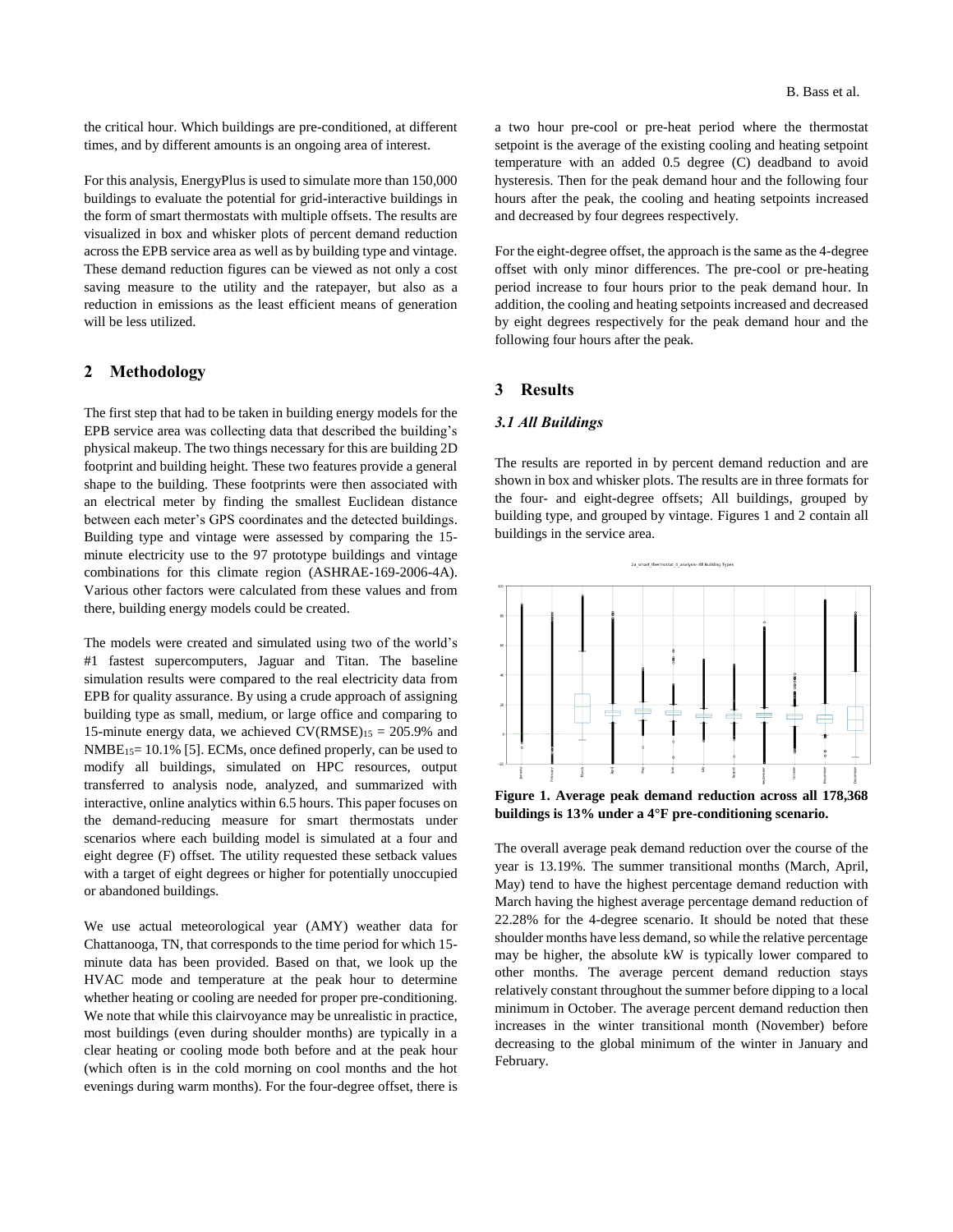Potential Demand Reduction from Buildings in a Simulated Utility

March and November tend to have the highest variance with March having a variance of more than 3.5 times the average variance and November having a variance of more than 2.5 times the average.



**Figure 2. Average peak demand reduction across all 178,368 buildings is 22% under an 8°F pre-conditioning scenario.**

The eight-degree smart thermostat offset has a similar shape to the four-degree offset. As should be expected, eight-degree demand savings is higher than four-degree demand savings, but is not twice the four-degree amount. The overall average peak demand

reduction over the year is 21.70% (60% more than 4-degree). Similarly, the summer transitional months have the most percent peak demand reduction with April being the highest at 29.35%. Again the demand stays somewhat constant throughout the summer with the local minimum occurring in October before rising in the winter transitional month of November. The percent demand reduction then falls to the yearly minimum in January and February.

March and November still have the high variance among buildings with March varying by more than 3.05 and 1.44 times the average variance respectively. Although, for the eight-degree case, January and February also has a large variance at 2.01 and 1.68 times the average variance respectively.

# *3.2 By Building Type*

As the structure of the percent demand reduction plots for four and eight degrees are similar except on a different scale, only the eightdegree plots are shown when grouped by building type and vintage so the striation can be better seen. The four-degree figures are located in the appendix, Figure A1**.** Figure 3 contains the percent peak demand reduction grouped by building type.



2a smart thermostat 8 analysis

**Figure 3. Each building type is shown with the quartile ranges and outliers for each calendar month. This could enable empirical validation for what are indicated to be high-value building types (e.g. common medium offices and retail strip malls) and times.**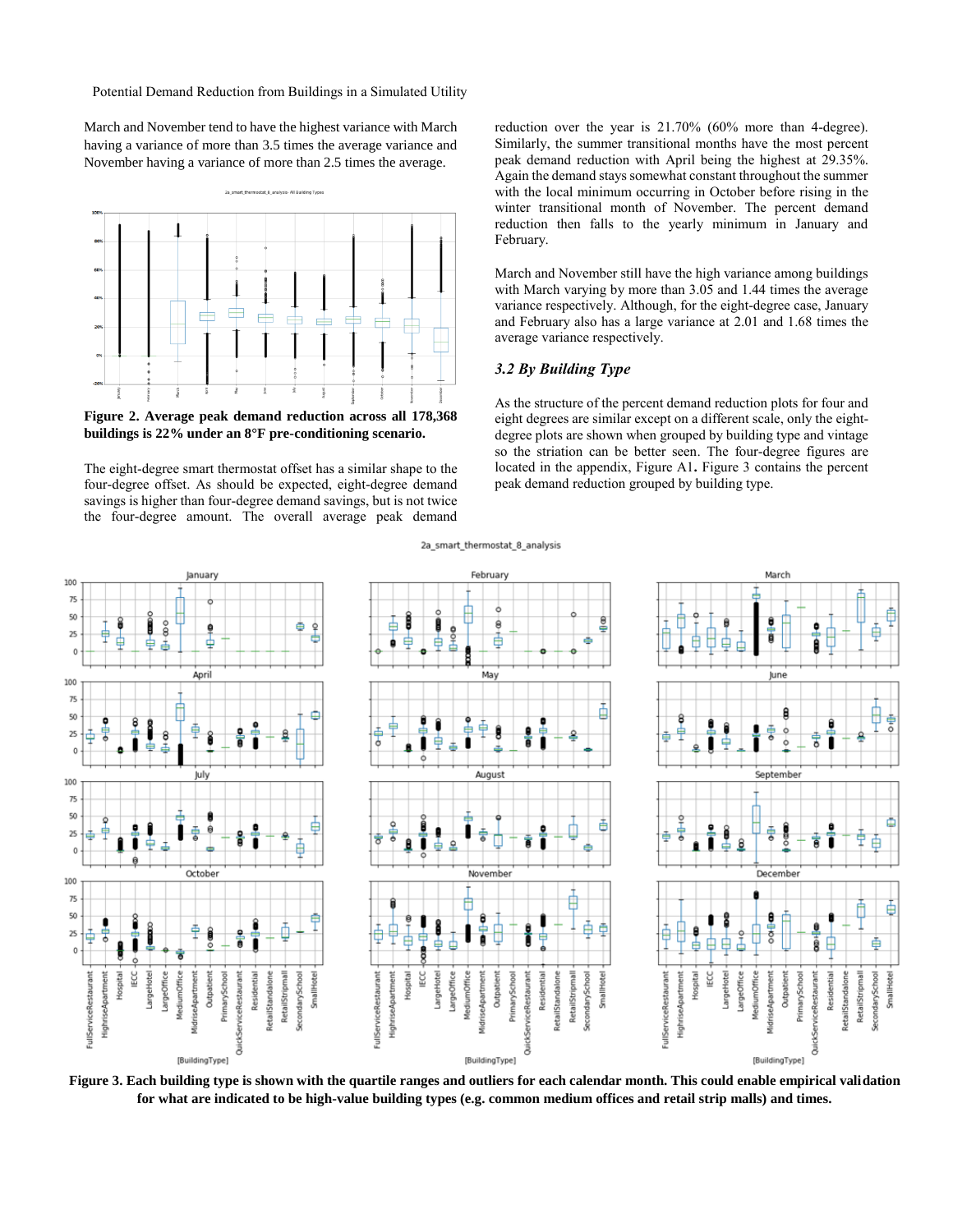#### 2a\_smart\_thermostat\_8\_analysis



**Figure 4: Relative demand reduction potential for each vintage (across all building types) slightly increases with newer vintages.** 

The trend for percent demand reduction for each of the building types is similar to the overall trend for all buildings. There are a couple building types that have somewhat different patterns. As expected, medium office it's highest reduction potential in March but interestingly, this building type also has very high demand reduction potential in January and February compared to the summer months which is opposite the total building trend. It is of note that many buildings including residential (IECC) have close to zero demand reduction with almost no variance. This could be due to the use of gas for heating while it was cold in these months in this particular year, but is certainly an artifact of the building energy models. Residential should be noted as more than 80% of building types in the EPB service area are residential. It appears that the residential buildings follow the overall building trend closely.

Slicing the data by building type enables identification of lucrative buildings and times for maximum peak reduction. The building type with the most potential for reduction is the medium office which has consistently higher percent demand reduction than the other building types. The average percent demand savings for a medium office in March are well over 75%. After medium office, retail strip malls have the highest demand reduction potential.

# *3.3 By Vintage*

As in Section 3.2, only the eight-degree plots are shown for the vintage comparison. The four-degree figures are located in the appendix, Figure A2. Figure 4 contains percent peak demand reduction grouped by vintage.

The trend with each vintage is similar to the overall building trend with March and the summer transition months being the highest in general and the winter months (January and February) being the lowest.

While most vintages follow the overall trend, it is interesting to note that vintages before 2004 have higher percent peak demand reduction in December. The authors conjecture that this may be due to the higher infiltration rates in older buildings with a setback temperature that reduces the exfiltration of heating during cold months. It is encouraging to note that newer vintages have a higher relative demand savings potential than older buildings. Such buildings are also likely to have other sensors or equipment that could respond to grid signals.

### **4 Conclusion**

A digital twin of buildings in a utility's service area was simulated using EnergyPlus, validated with real 15-minute whole-building electricity data, and used to assess the potential of grid-interactive smart thermostats for managing monthly peak demand.

The BEM-based assessment indicates smart thermostats with a 4 degree offset resulted in an average of 13.19% reduction in peak demand over the year while a 4-degree offset resulted in an average of 21.70% reduction in peak demand over the year. The summer transition months offered the highest potential for demand reduction while the winter months offered the lowest.